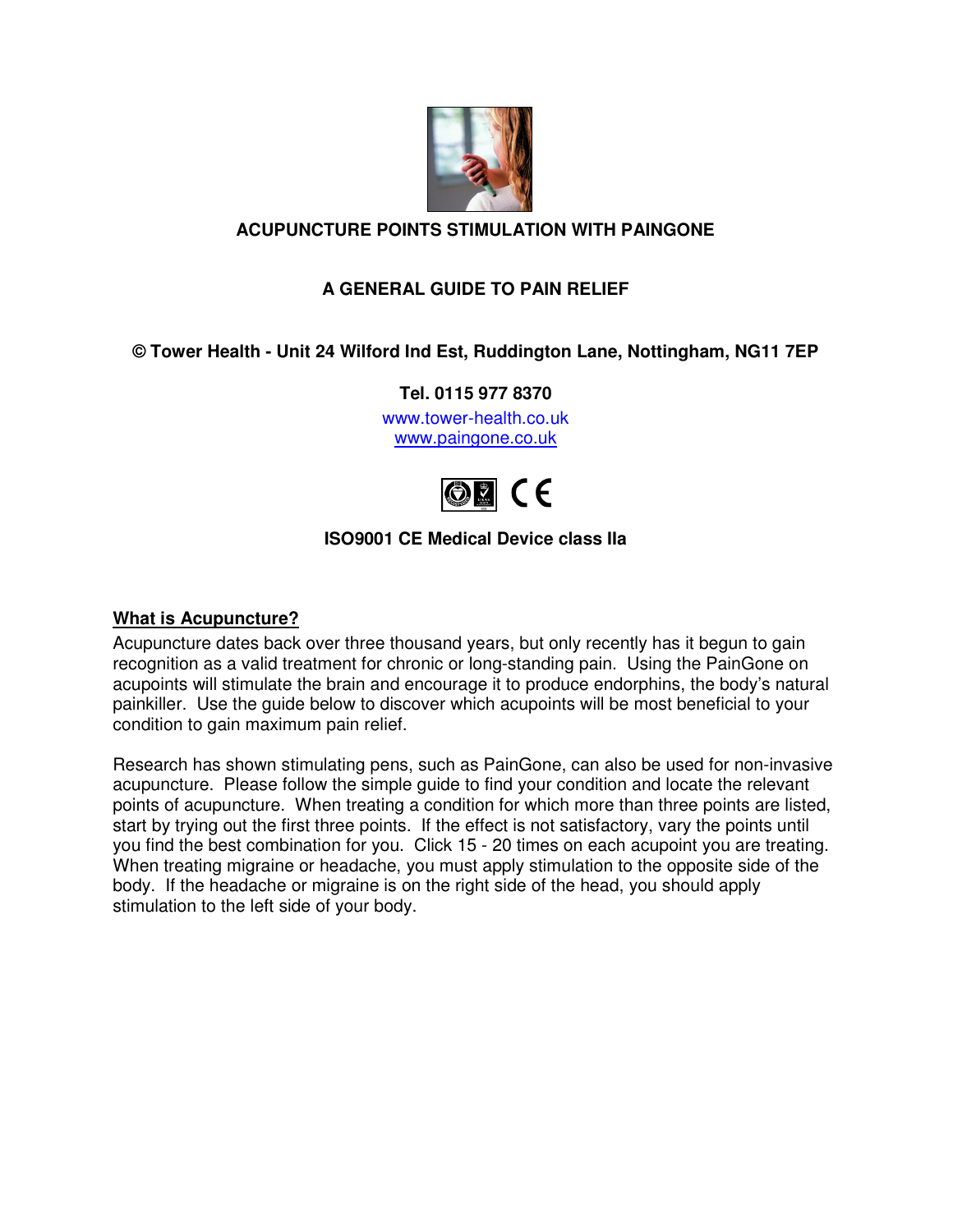#### **How to use PainGone for electroacupuncture pain relief**

Hold PainGone in your hand and firmly wrap your index finger around the metal ring. Place the pen directly on the point of the pain and click the red button  $30 - 40$  times. A small sensation will be felt. Usually pain relief comes within minutes – although it can take a little longer to be felt on certain individuals. Do not think it won't work. Keep repeating the process every one or two hours until relief arrives. A recent survey of users who gained early relief from painful conditions revealed that in the majority of cases they had, from the day the product arrived, used it on their pain up to 8 times per day if needed. This is perfectly safe as the clinical trials show there are no side effects and no danger of over-dosing.

In extreme cases it could take up to three weeks before pain relief is realised. Persevere before giving up, as your health is important and a few extra treatments a day could make all the difference.

Relief lasts varying degrees of time depending on the person and the pain – it could be two hours, it could be two days. It is important to remember that this product only gives pain relief – it does not "cure" anything. Keeping in touch with your doctor regarding your particular problem is always to be encouraged.

PainGone is effective over a 15cm radius and will work through light clothing. The PainGone will produce approximately 100,000 clicks without maintenance.

#### **Do not use PainGone :**

- If you are fitted with a pacemaker
- If you suffer from epilepsy
- Directly over implanted metal parts
- If you are in your first 16 weeks of pregnancy
- In and around the eyes
- On wet skin or in damp surroundings
- Close to oxygen or flammable liquids
- Over the heart
- Whilst driving
- On open wounds
- On the carotid sinus nerves, laryngeal or pharyngeal muscles in the front/side of the neck

Do not allow children under the age of 8 to use PainGone without adult supervision.

**No product or advice is solely intended to replace current medication, diagnose or cure any conditions. Please consult your doctor if you are concerned about the applicability of this product in relation to your own condition or if you are already taking strong medication like steroids/warfarin etc.**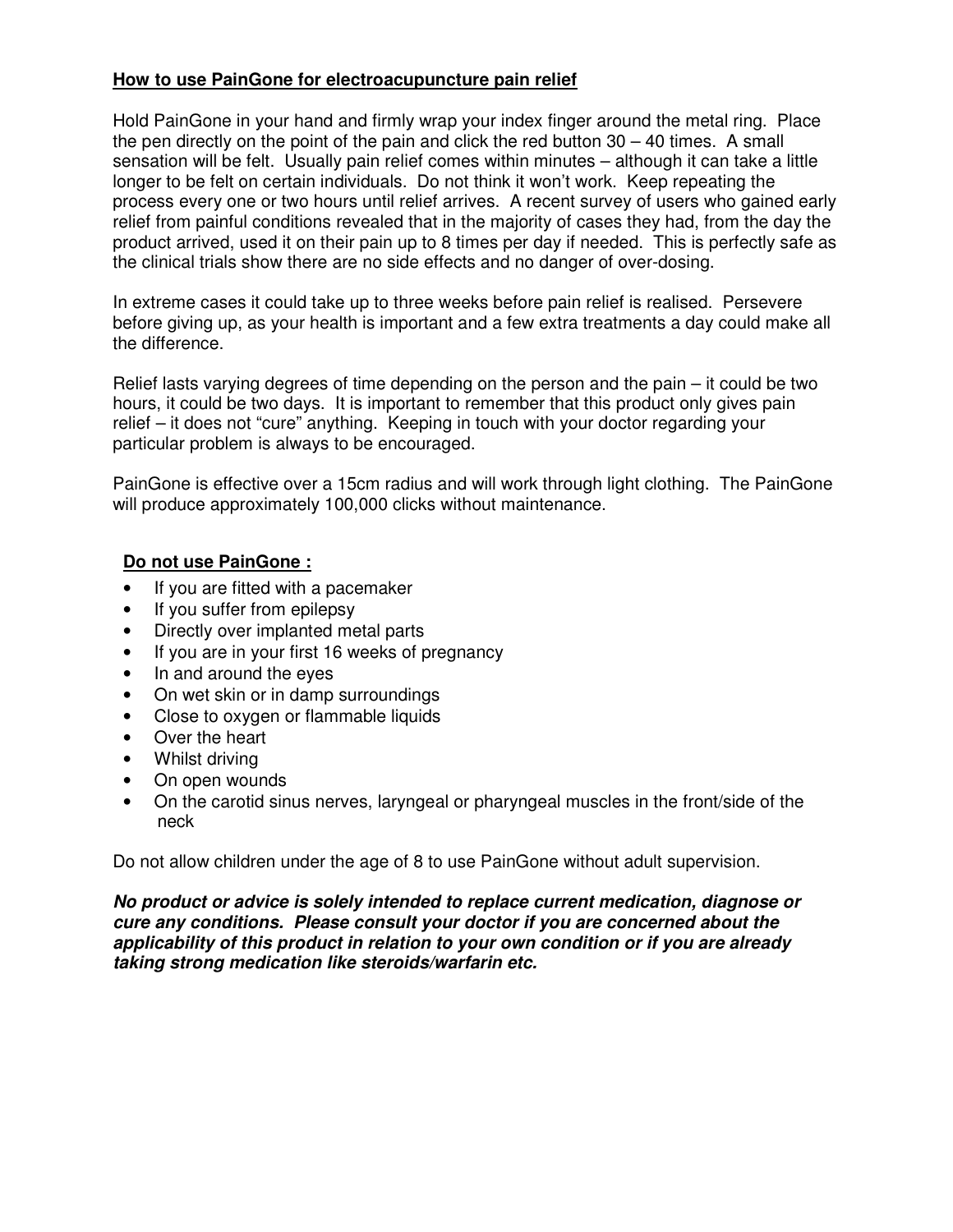#### **1. Summary of Acupoint Indications**

Find the name of the condition you are looking to treat and the numbers of the corresponding acupoints. The acupoints are then described below in numerical order.

### **1.1 Head**

- Head injury or pain: 8, 3, 7, 6, 2, 10, 1, 11, 20, and 23
- Headaches:
	- $\circ$  in general: 1, 3, 7, 4, 6, 2, 10, 11, 19, 20
	- o migraine: 1, 7, 12
- Throat: 10, 3, 14, 1, 7, and 12
- Toothache:  $4, 1, 18,$  and  $21$
- Ears: 3, 1

## **1.2 Trunk**

- (Nocturnal) leg cramps: 4
- Chest: 3, 2, 1, and 7
- Abdomen:
	- $\circ$  upper: 5, 6
	- $\circ$  lower: 9, 5, 6, 2, 19
- Ovaries and uterus: 8, 13, 5, and 6
- $\bullet$  Hernia: 5, 6, and 19
- Sciatica: 9, 4, 5, 6, 24, and 22
- Muscle cramps: 25, 26
- Lungs: 7
- Stomach:  $8, 5, 6,$  and  $2$
- Menstruation: 13, 5, 2, 15, 26, and 19
- Neck: 8, 1, 7, 16, 17, 26, and 23
- Backache:
	- $\circ$  In general: 9, 4, 5, 6, 17, 20, 22, 23
	- o upper back: 17, 22, 23, 9, 4
	- $\circ$  lower back: 4, 5, 6, 20
- Muscle pain brought on by straining or twisting: 4
- Lumbago: 9, 4, 5, 6, 14, 1, 7, and 24
- Testicles: 4, 5, and 6
- Urinary tract /genitals: 13, 25, 26, and 19
- Neck whiplash: 8, 4, 1, and 7
- Neuralgia: 4
- Asthma:1 and 7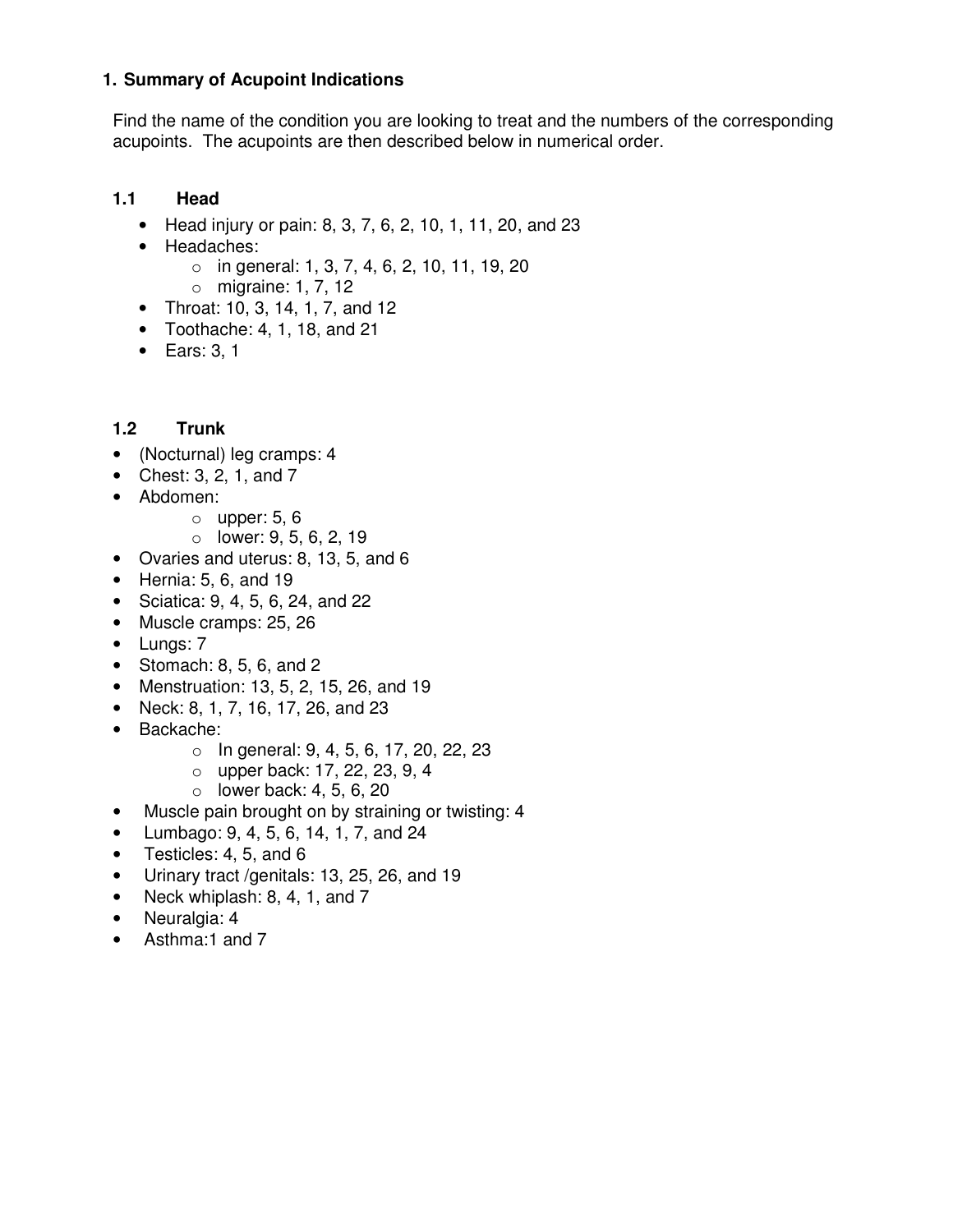## **1.3 Arms and legs**

- Arms: 8, 3, 2, 12, 17, and 23
- Arthritis/arthrosis, gout: Use PainGone at the site of the pain
- Legs:  $9, 4, 5,$  and  $6$
- Thighs: 9
- Elbows: 8, 3, 2, 14, 1, and 23
- Ankles: 4, 5, 6, 1, 25, 18, 19, and 20
- Hands: 3, 2, 10, 1, and 12
- $\bullet$  Hips: 4, 5, and 6
- Knees: 9
- Armpits: 2, 12
- Forearms: 8, 2, 10, 1, and 12
- Wrists: 7, 3, and 12
- Shoulders: 8, 3, 2, 14, 1, 7, 17, and 26
- Fingers: 10, 3, 2, 1, and 12
- Feet: 4, 5, 6, 1, 25, 18, 19, and 20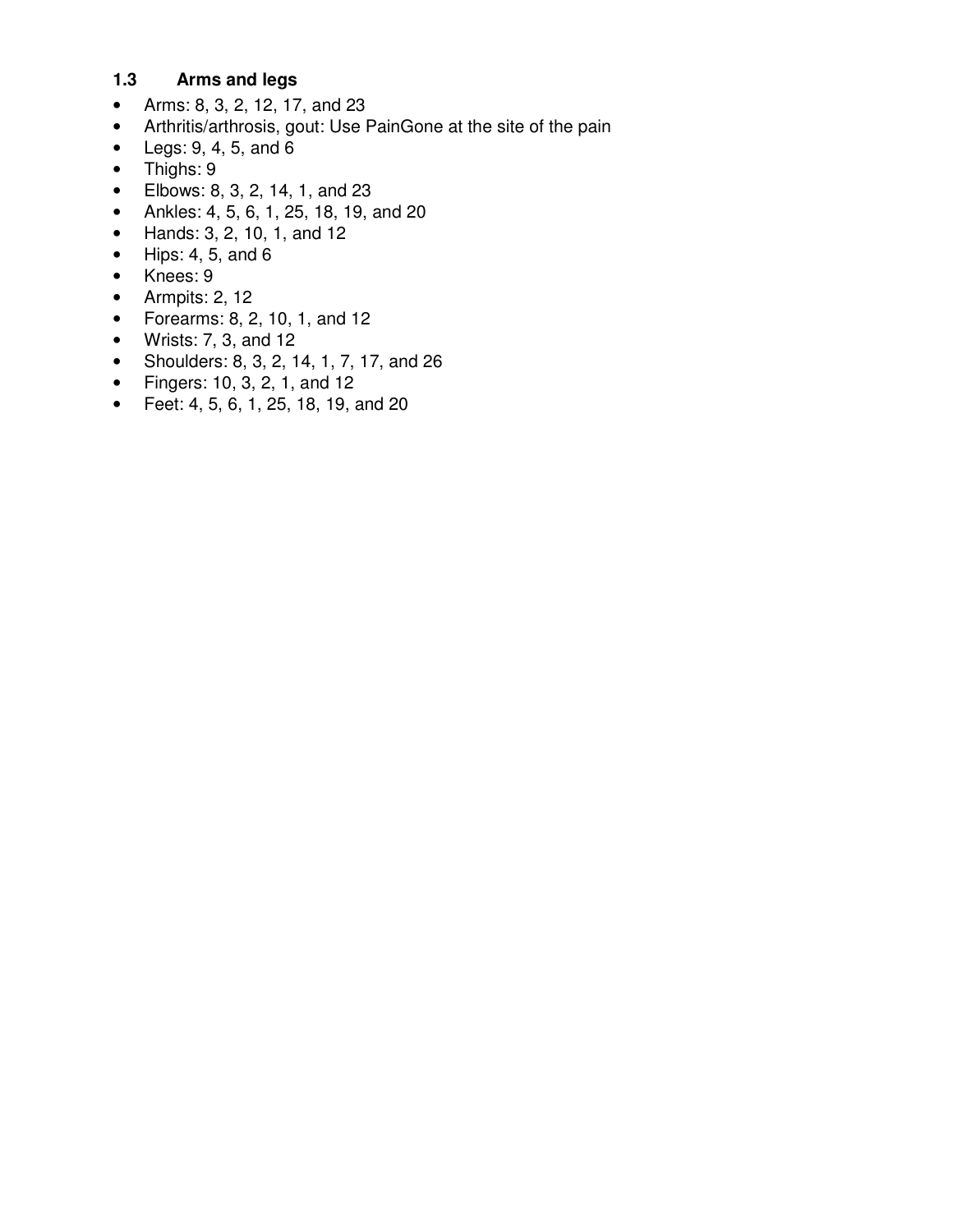# **Acupoints**

The following diagrams will illustrate where the acupressure points can be found.



1. This point is suitable for most upper-body problems. Press the thumb and index finger together to form a ridge at the upper edge of the thumb. The point is in the centre of the ridge, directly above the crease between the thumb and index finger.



2. Measure two thumb-widths from the largest crease on the inside of the wrist. The point is between the tendons in the centre of the wrist.



3. Exactly opposite acupoint 2, two thumb-widths from the outside of the wrist, in a straight line with the middle finger.



4. There is an acupoint in the recess immediately behind the outer anklebone.



5. Normally used in combination with acupoint 6. Acupoint 5 is a hand's-breadth above the end of the inner anklebone, behind the shinbone.



6. This acupoint is very effective in lower-body problems, especially in combination with acupoint 5. It is a hand's-breadth below the bottom of the kneecap, on the outer side of the calf, in the cavity between the shinbone and the leg muscle.



7. Clasp your hands so that your index fingers lie on the upper side of your wrists (top drawing). The point lies in line with the thumb, in a small cavity (bottom drawing). Remember the location of this point, unclasp your hands and use the point.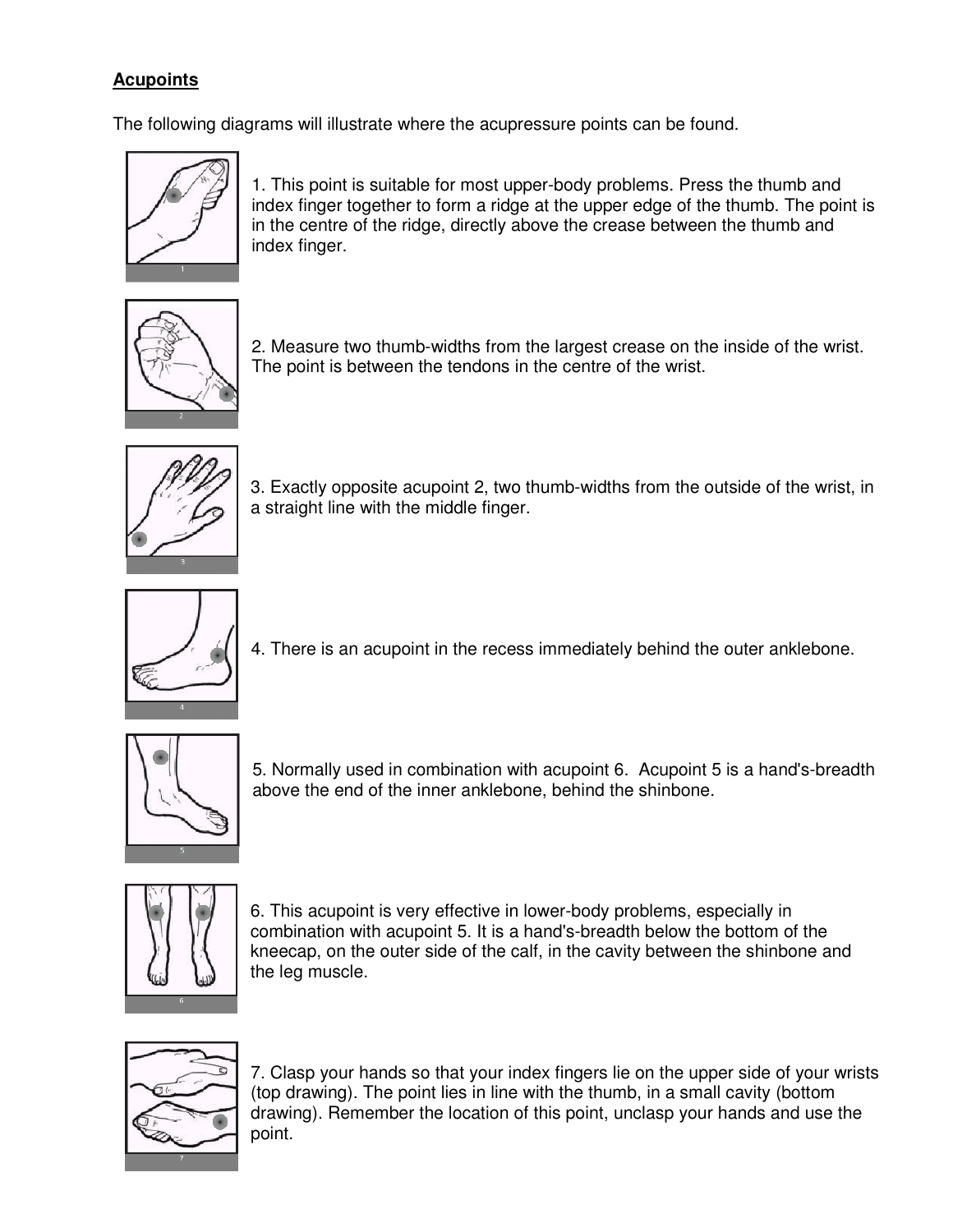

8. Bend your arm as shown in the drawing and place your finger in the crease in your arm. Straighten your arm and use the point.



9. Between the two vertical hamstrings, behind the knee, in the crease produced when the leg is bent. N.B.: do not use this acupoint if you have varicose veins.



10.Immediately behind the thumbnail, on the side furthest from the fingers.



11. On the largest crease of the inside of the wrist, in line with the little finger.



12. On the largest crease of the inside of the wrist, in line with the thumb.



13. Four finger-widths below the navel. Another acupoint producing the same effect is two thumb widths directly below this point.



14. In the crease on the inside of the elbow, on the side nearest the thumb.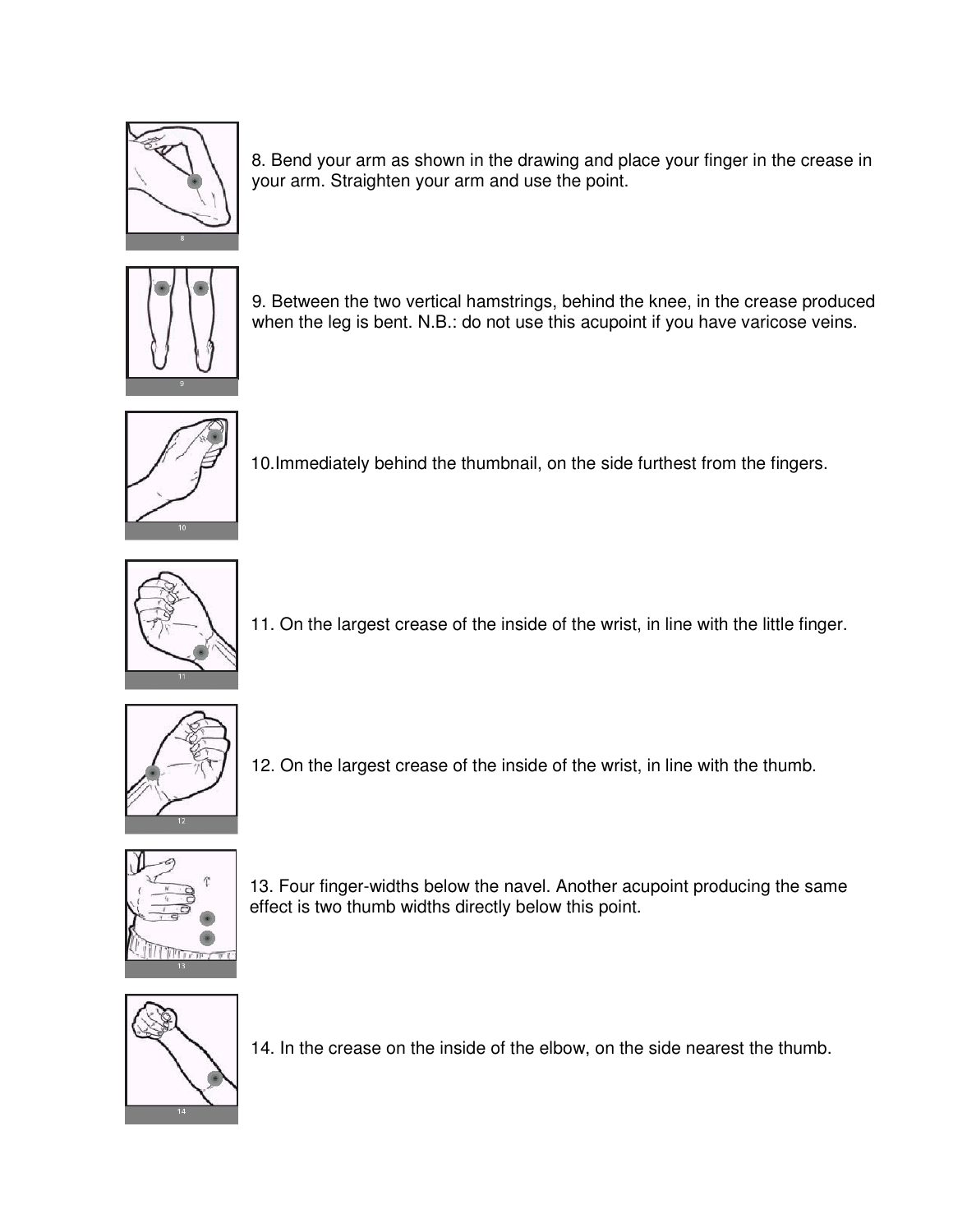

15. On the middle finger, immediately below the nail, on the side nearest the thumb.



16. Between the two most protruding bones at the top of the spine.



17. On the top of the shoulder, halfway between the neck and the outer point of the shoulder.



18. Immediately behind the nail of the second toe, on the side furthest from the big toe.



19. On the big toe, on the side nearest to the second toe, just behind and slightly to the side of the nail.



20. In the middle of the sole of the foot, just behind the ball of the foot.



21. Immediately above the spot where the second and third toes join.



22. These points are on the back, on an imaginary line between the elbows, about two thumb-widths either side of the spine.